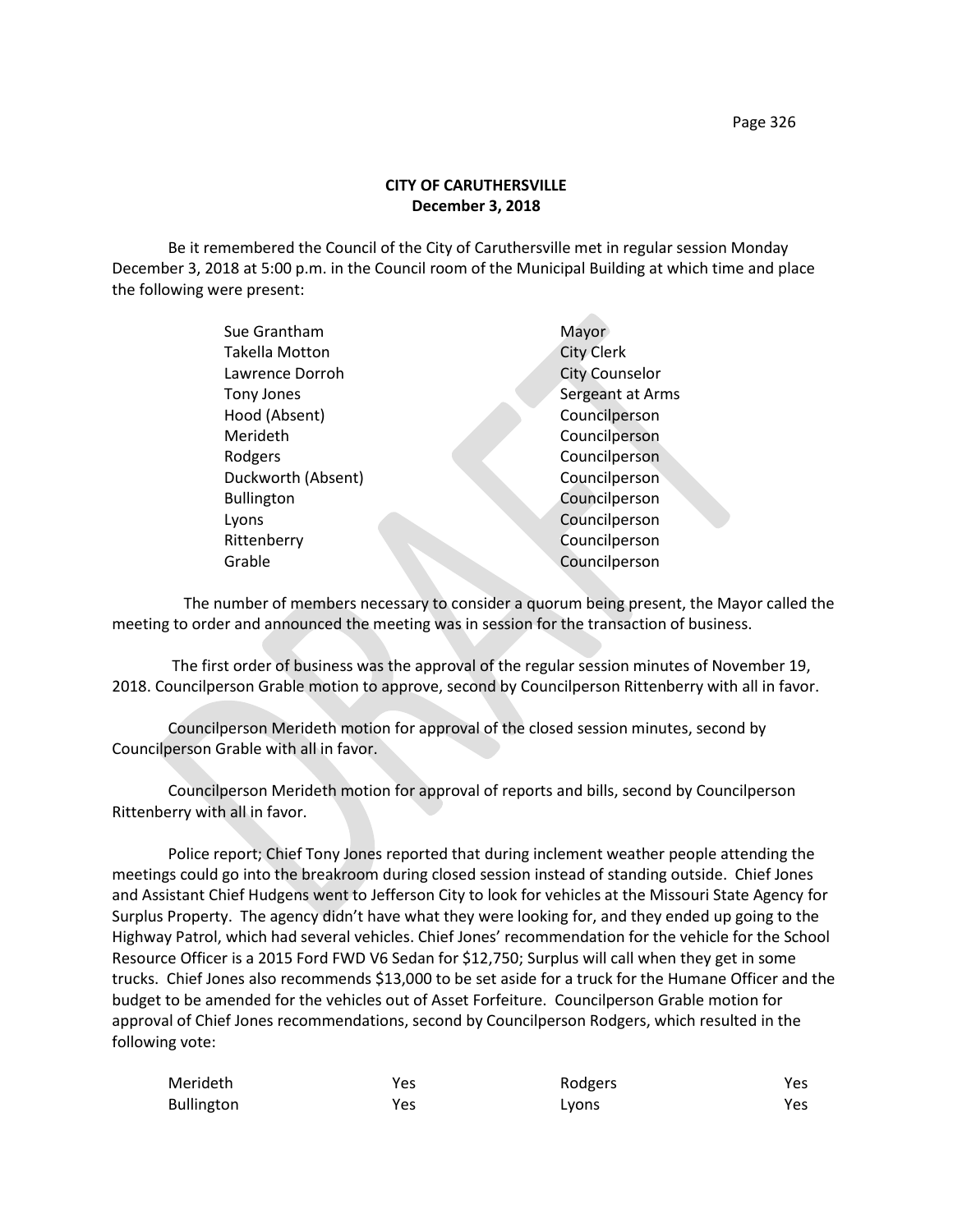| υ<br>c |  |
|--------|--|
|--------|--|

| Rittenberry | Yes | Grable | Yes |
|-------------|-----|--------|-----|
|-------------|-----|--------|-----|

Fire report; Fire calls from November 21, 2018 through December 3, 2018 are as follows: 11/21/18; Minor fire at a shed on Walker, 11/21/18; Fire alarm sounding on Rufus due to cooking. Frazier and Pyramid Roofing have been contacted for a quote on the Medic One roof, and Frazier has inspected the roof. Last week, high winds caused a section of the roof to be blown off, and City crews put a tarp up until it can be repaired. CPR/First Aid training was held November 26, 2018 with 18 in attendance.

Public Works; Paul Shaw reported that the City crews went about their normal everyday duties; a sewer tap was done on Jefferson due to a root system that had grown into the main. A meter was moved on East 19<sup>th</sup>, and drainage was worked on over the weekend. There are issues with the storm water drain on  $7<sup>th</sup>$  and Maple, which is budgeted for, and Mr. Shaw will apprise the Council at the next meeting of all that is entailed.

Code Enforcement; Sonya Fuller reported that she was currently working on 13 letters and passed out 12 door hangers in which some are getting their second, a final warning. Ms. Fuller's next objective is working on burnouts with consultation from Counselor Dorroh in which Ms. Fuller and Mr. Shaw will be working on together as a result of a meeting with Chief Charlie Jones. Ms. Fuller stated that an issue had arisen with the volunteer workers, and Mayor Grantham and Paul Shaw came up with a plan that hopefully the volunteer workers could adhere to. Paul Shaw made mention of a building in the 400 block of Ward that's a hazard, and it has been barricaded with caution tape and cones. Mr. Shaw will be consulting with Counselor Dorroh about what procedures to take. Counselor stated that there was case law in Missouri on emergency situations.

Park & Recreation/Armory; Wes Deere reported that the pool heater was hooked up but parts were missing that should be in soon. More lights were found and donated to the Arts Council, the Park Board meeting will be held on December 19, 2018, and kickball practice has started. Mr. Deere stated that he misquoted the numbers for the Central Star Chapter 114 Breakfast for Santa that included pictures, crafts and gifts, which should have been 13 and older \$5 and kids up to 12 was free; the event was a great success.

Library report; Teresa Tidwell reported that the Geri fit classes have been filled, and there's a waiting list; Geneva Bryant will facilitate the video programming for the exercise. Christmas Storytime is continuing, and this week's storyteller will be Vickie Crysler, and next will be Mrs. Santa.

Budget report; Councilperson Bullington provided a review of the financial reports for August and September as follows:

- Library Fund is in the red
- Street Fund is negative with \$16,827.09 being transferred from the General Fund
- Economic Development Fund is negative with \$3,109.58 being transferred from the General Fund
- Sanitary Fund need to be watched to see if the garbage fees will sustain it
- Tourism Tax is still not coming in like it should